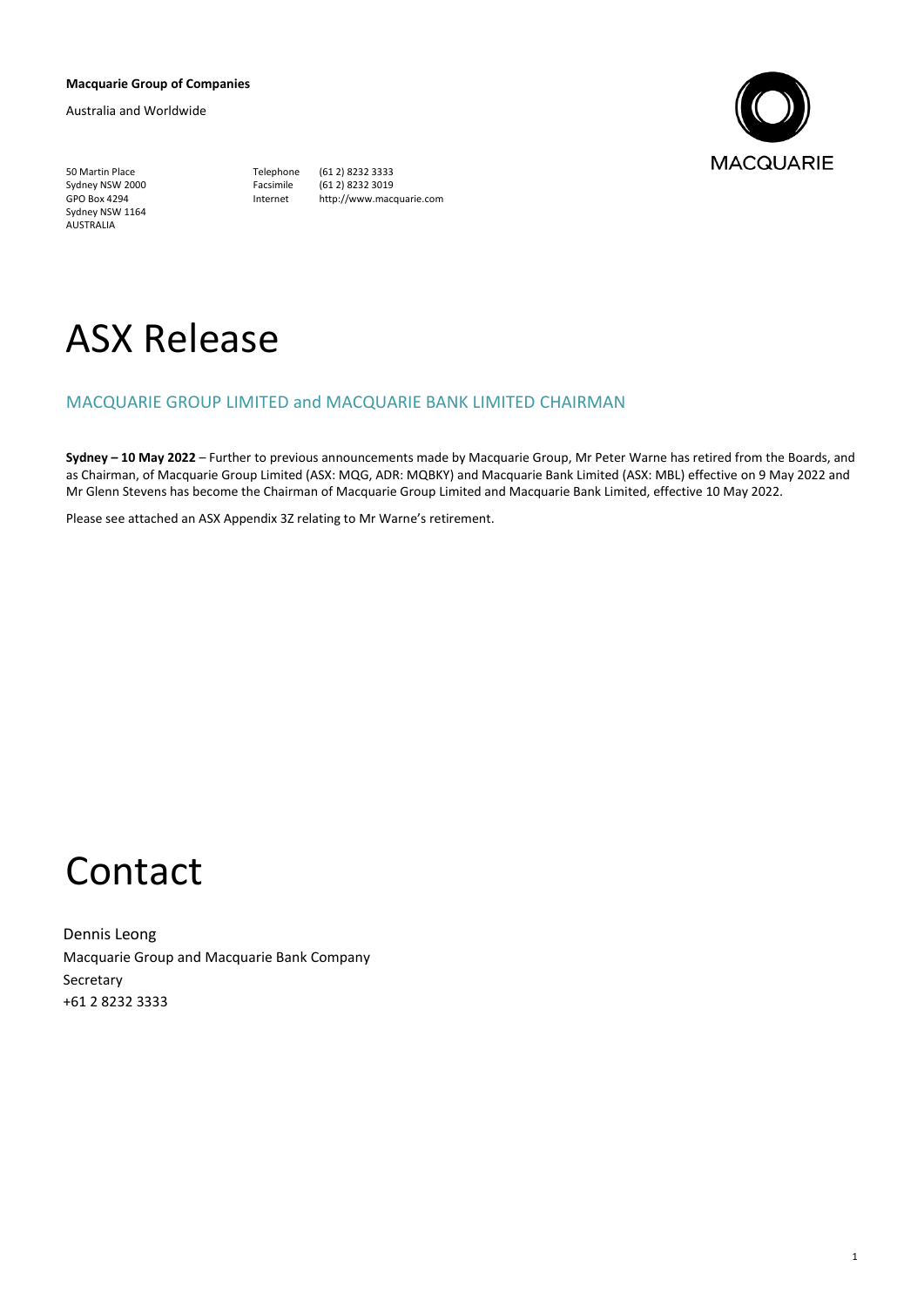# Appendix 3Z

Rule 3.19A.3

## Final Director's Interest Notice

Information or documents not available now must be given to ASX as soon as available. Information and documents given to ASX become ASX's property and may be made public.

Introduced 30/9/2001.

| Name of entity               | Macquarie Group Limited | and | Macquarie Bank Limited |
|------------------------------|-------------------------|-----|------------------------|
| <b>ABN</b><br>94 122 169 279 |                         |     | 46 008 583 542         |

We (the entity) give ASX the following information under listing rule 3.19A.3 and as agent for the director for the purposes of section 205G of the Corporations Act.

| Name of director                         | Peter Warne      |
|------------------------------------------|------------------|
| Date of last notice                      | 31 December 2013 |
| Date that director ceased to be director | 9 May 2022       |

#### Part 1 – Director's relevant interests in securities of which the director is the registered holder

In the case of a trust, this includes interests in the trust made available by the responsible entity of the trust

Note: In the case of a company, interests which come within paragraph (i) of the definition of "notifiable interest of a director" should be disclosed in this part.

### Number & class of securities

2,590 Macquarie Group Limited fully paid ordinary shares (MQG Shares)

### Part 2 – Director's relevant interests in securities of which the director is not the registered holder

Note: In the case of a company, interests which come within paragraph (ii) of the definition of "notifiable interest of a director" should be disclosed in this part.

In the case of a trust, this includes interests in the trust made available by the responsible entity of the trust

| Name of holder & nature of interest<br>Note: Provide details of the circumstances giving rise to<br>the relevant interest                              | Number & class of securities |
|--------------------------------------------------------------------------------------------------------------------------------------------------------|------------------------------|
| Securities registered in the<br>name of HSBC Bank Australia<br>behalf<br>of<br>Limited<br>on<br>Deutsche Bank AG on behalf<br>of Peter Hastings Warne. | 7,750 MQG Shares.            |

<sup>+</sup> See chapter 19 for defined terms.